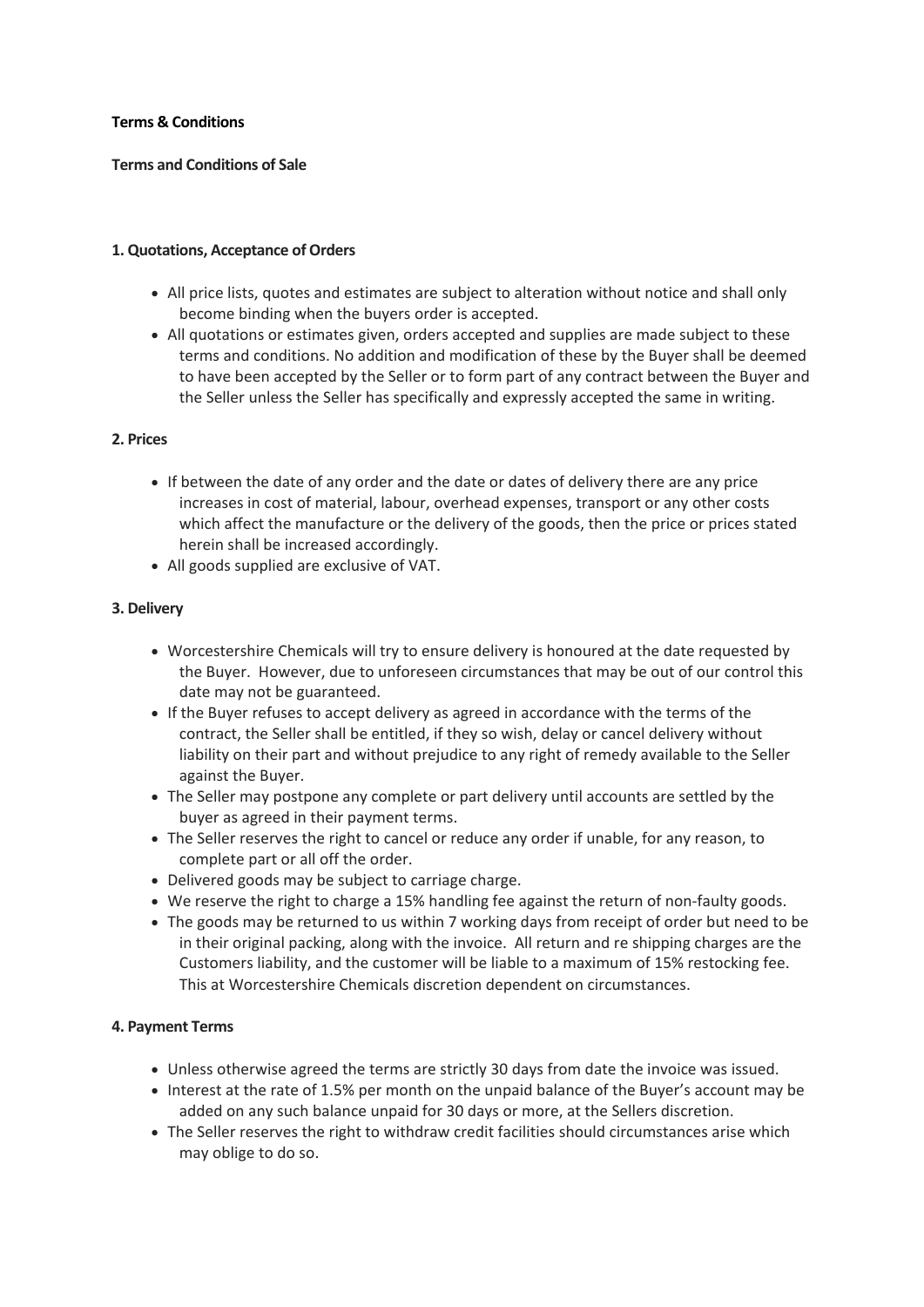#### **5. Damage, Storage, Non-Delivery**

- Written notice of any claim for the damage or storage must be given to the Seller, and in certain circumstances, to the Carriers within three days of delivery.
- All claims for non-delivery must be made within 14 days of the despatch date.

## **Terms & Conditions of Use**

Your access to and use of our website are subject exclusively and strictly to these Terms & Conditions of Use. These Terms & Conditions of Use are a legal agreement between us and describe the terms and conditions applicable to your use of our web site and the services we offer.

**www.chemi-kal.co.uk** reserve the rights to:

- Change or remove temporarily or permanently the web site or any item without given notice. We shall not be liable to you for any such change or removal.
- Change these Terms & Conditions of Use at any time, and your continued use of the web site following any change shall be deemed to be your acceptance of such change. It is your responsibility to check the Terms & Conditions of Use regularly for changes. If you do not agree with any change to the Terms & Conditions of Use you must immediately stop using the web site.

#### **Intellectual Property**

You are permitted to use any material contained within our website only if given permission by us.

You must acknowledge that the material contained within the web site is made available for your own non-commercial use. You may only access, view, copy and/or print pages from the web site for the sole purpose of you evaluating whether to and/or placing an order with us. Any other use of the material within the web site is strictly prohibited.

All content included on this web site (including, without limitation, our trade marks, logos, graphics, text, photos, designs, logos, icons, images, data and software) is our property, or belongs to our affiliates and/or licensors, and as such is protected by international and UK copyright and other intellectual property laws.

#### **Links to other web sites**

No mention of any organisation, company or individual, whether on these pages or on other web sites to which these pages are linked shall imply any approval or warranty by us as to the standing and capability of such organisations, companies or individuals.

- We take no responsibility for anything that might occur when you visit any other web site.
- When you click on a link you will leave this web site.
- We provide links to third parties only as a convenience to you.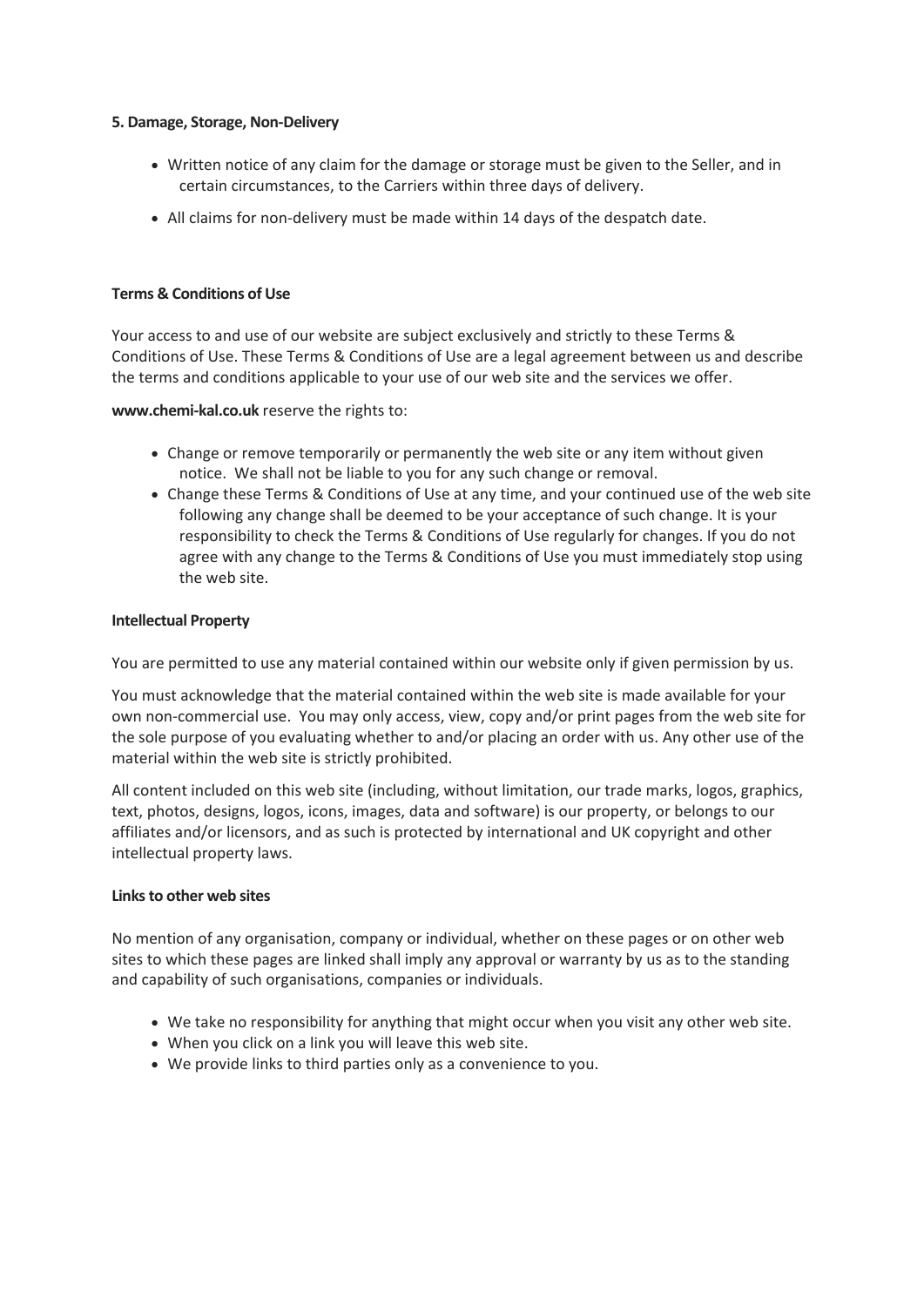## **Product Information**

All images, photographs, descriptions, specifications and advertising on this web site are published to give an approximate idea of the goods and services available. They will not form part of any contract with you and no warranty or guarantee shall be expressed or implied in any contract with you to purchase any of the goods or services advertised or published on our web site.

Any prices displayed on this web site are in UK sterling. The prices exclude VAT unless otherwise states, and are subject to change if the current rate of VAT changes before your order is accepted.

## **Goods and Services**

Any goods purchased by you outside of the European Union you will be responsible for paying any local sales tax and/or import duties arising at the delivery destination, which are not included in the price of the products.

Any orders placed with us will only be accepted and a contract formed once we have received payment in cleared funds. We will confirm our acceptance of your order on receipt of cleared funds by email (where a valid email address is provided).

We reserve the right at all times and at our sole discretion to refuse to accept any orders.

#### **Limitation Of Liability**

The Web site and its contents are provided to you on an "as is" and "as available" basis without any representation, term, condition or warranty being given in relation to the Web site and its contents including (but not limited to) implied warranties of non-infringement, compatibility, security, accuracy or any implied warranty arising from course of dealing or usage or trade.

In addition, we exclude any representation or warranty that the information and/or facilities accessible via this web site are accurate, complete or current, or that this web site will be free of defects including, but not limited to, viruses or other harmful elements.

You assume all costs and risks arising as a result of its use of this web site.

We make no warranty that the Web site will meet your requirements or will be uninterrupted, timely, or error-free or that defects will be corrected.

We will not be responsible or liable to you for any loss of material uploaded or transmitted through the Web site and have no liability of any sort (including for negligence) for the acts or omissions of other providers of telecommunications services or for faults in or failures of their networks and equipment.

We will not be liable in contract, tort, negligence, for pre-contract or other representations (other than fraudulent or negligent representations) or otherwise out of or in connection with these Terms & Conditions of Use for: any economic loss (including without limitation loss of revenues, profits, contracts, business, anticipated savings, goodwill or reputation); or any special, consequential or indirect losses (however arising, including negligence) arising out of or in connection with your use of this web site.

Nothing in these Terms & Conditions of Use shall exclude or limit our liability for death or personal injury resulting from our negligence or that of our servants, agents or employees.